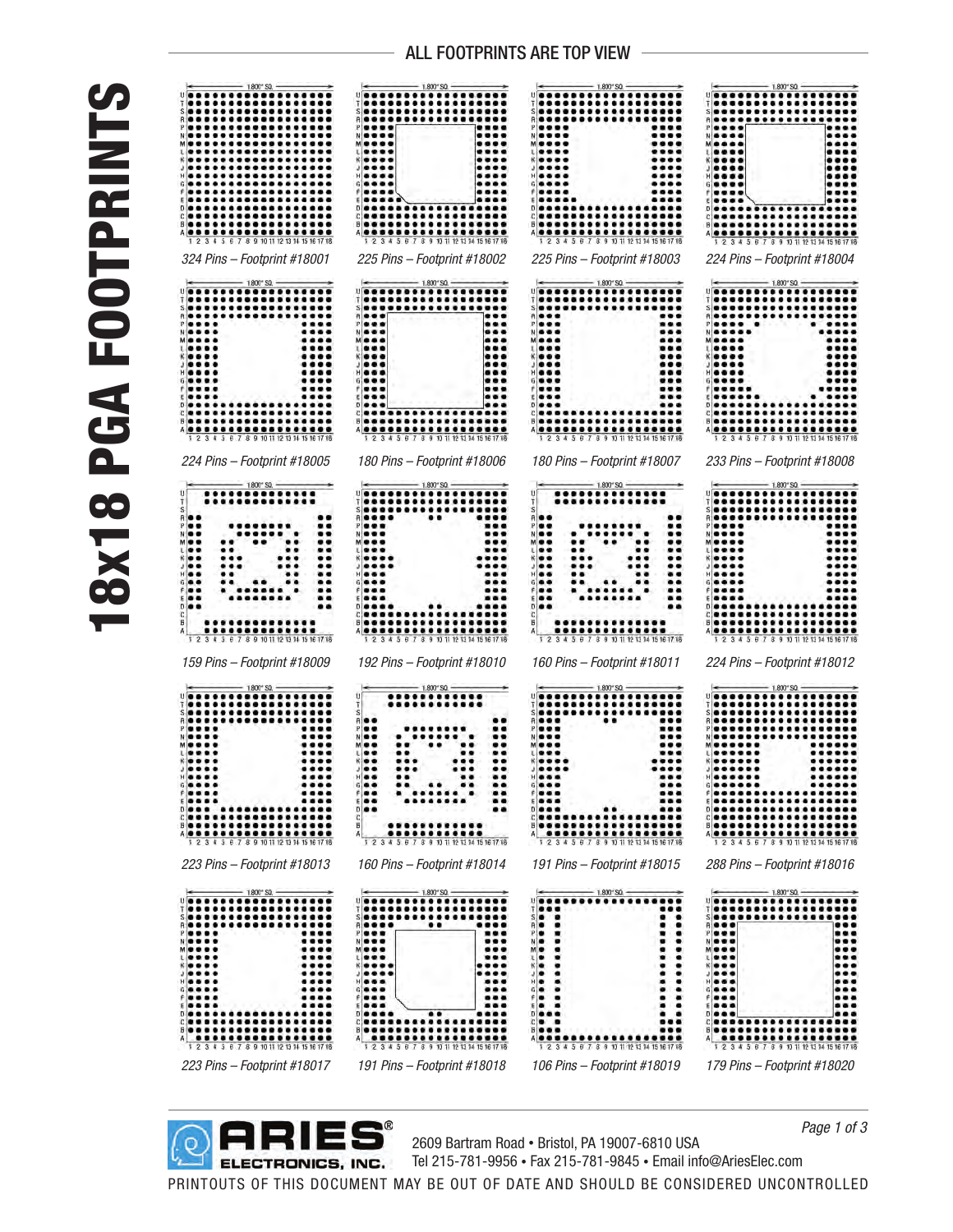## 18x18 PGA FOOTPRINTS **18x18 PGA FOOTPRINT**





2609 Bartram Road • Bristol, PA 19007-6810 USA Tel 215-781-9956 • Fax 215-781-9845 • Email info@AriesElec.com

*Page 2 of 3*

## ALL FOOTPRINTS ARE TOP VIEW

PRINTOUTS OF THIS DOCUMENT MAY BE OUT OF DATE AND SHOULD BE CONSIDERED UNCONTROLLED